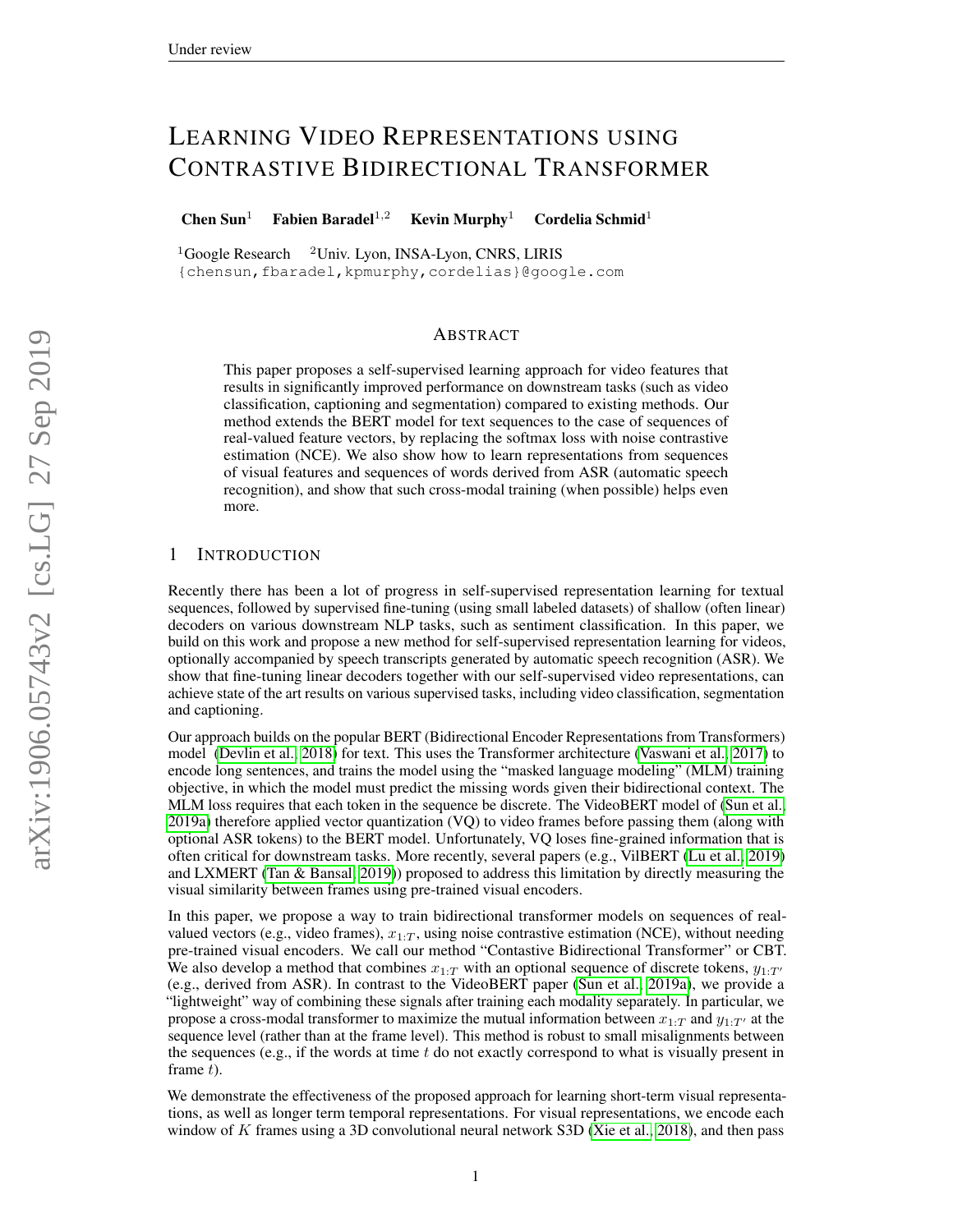

<span id="page-1-0"></span>Figure 1: Summary of our method for training and evaluation. The blocks above the line are pre-trained in an self-supervised way. The solid blocks represent the BERT language model, which is pre-trained on web text and frozen (see section [3.1\)](#page-2-0). The black CBT visual block is trained using NCE loss on unlabeled HowTo or Kinetics videos (see section [3.2\)](#page-3-0). The red cross-modal transformer is trained using cross-modal loss on HowTo with ASR (see section [3.3\)](#page-3-1). The components below the line are trained in a supervised way on various tasks. The purple block is trained for next action prediction on ActivityNet, Breakfast, and 50Salads (see section [4.2\)](#page-5-0). The blue block is trained for video classification on UCF101 and HMDB501 (see section [4.1\)](#page-4-0). The green blocks are trained on captioning and video segmentation tasks, which are described in the supplementary material (section [6.1](#page-11-0) and section [6.2\)](#page-11-1). Lseq refers to cross-entropy sequence loss.

this sequence of features to the CBT model for self-supervised pretraining with the NCE loss on the unlabeled Kinetics dataset [\(Kay et al., 2017\)](#page-8-2). We then fine-tune a linear classifier for video classification on UCF101 and HMDB51. We show that our method outperforms previous state-of-the-art self-supervised methods by large margins (UCF101 from 75.7% to 79.5% and HMDB51 from 35.7% to 44.6%).

For temporal representations, we encode each window of  $K$  frames using a S3D network that is pretrained on Kinetics, and then "frozen". We then pass this sequence of features to the CBT model for self-supervised pretraining with the NCE loss on the unlabeled HowTo100M dataset [\(Miech](#page-9-2) [et al., 2019b\)](#page-9-2). We also evaluate the effects of running ASR on HowTo100M, and passing this to our cross-modal transformer as an additional signal. We then fine-tune various shallow decoders for a variety of tasks, including video classification, segmentation and captioning. We show large gains compared to previous methods, especially when we use cross-modal pretraining.

See fig. [1](#page-1-0) for a summary of our training method and evaluation protocol.

# 2 RELATED WORK

Video representations. Most existing work on learning video representations, such as [\(Simonyan](#page-9-3) [& Zisserman, 2014;](#page-9-3) [Varol et al., 2018;](#page-9-4) [Carreira & Zisserman, 2017;](#page-8-3) [Xie et al., 2018;](#page-10-1) [Tran et al.,](#page-9-5) [2014\)](#page-9-5), only captures a few seconds of video. Long-term context can be encoded by recurrent neural networks [\(Abu Farha et al., 2018;](#page-8-4) [Sun et al., 2019b\)](#page-9-6), graph convolutional networks [\(Zhang et al.,](#page-10-2) [2019\)](#page-10-2), or long-term feature banks [\(Wu et al., 2019\)](#page-10-3), but these are all supervised methods. Some recent work have been done on learning self-supervised video representation [\(Vondrick et al., 2016;](#page-10-4) [Wang](#page-10-5) [& Gupta, 2015;](#page-10-5) [Misra et al., 2016;](#page-9-7) [Sermanet et al., 2018;](#page-9-8) [Han et al., 2019;](#page-8-5) [Xu et al., 2019;](#page-10-6) [Wang](#page-10-7) [et al., 2019a\)](#page-10-7) by defining pretext tasks such as ordering [\(Lee et al., 2017\)](#page-8-6), rotation [\(Jing et al., 2018\)](#page-8-7),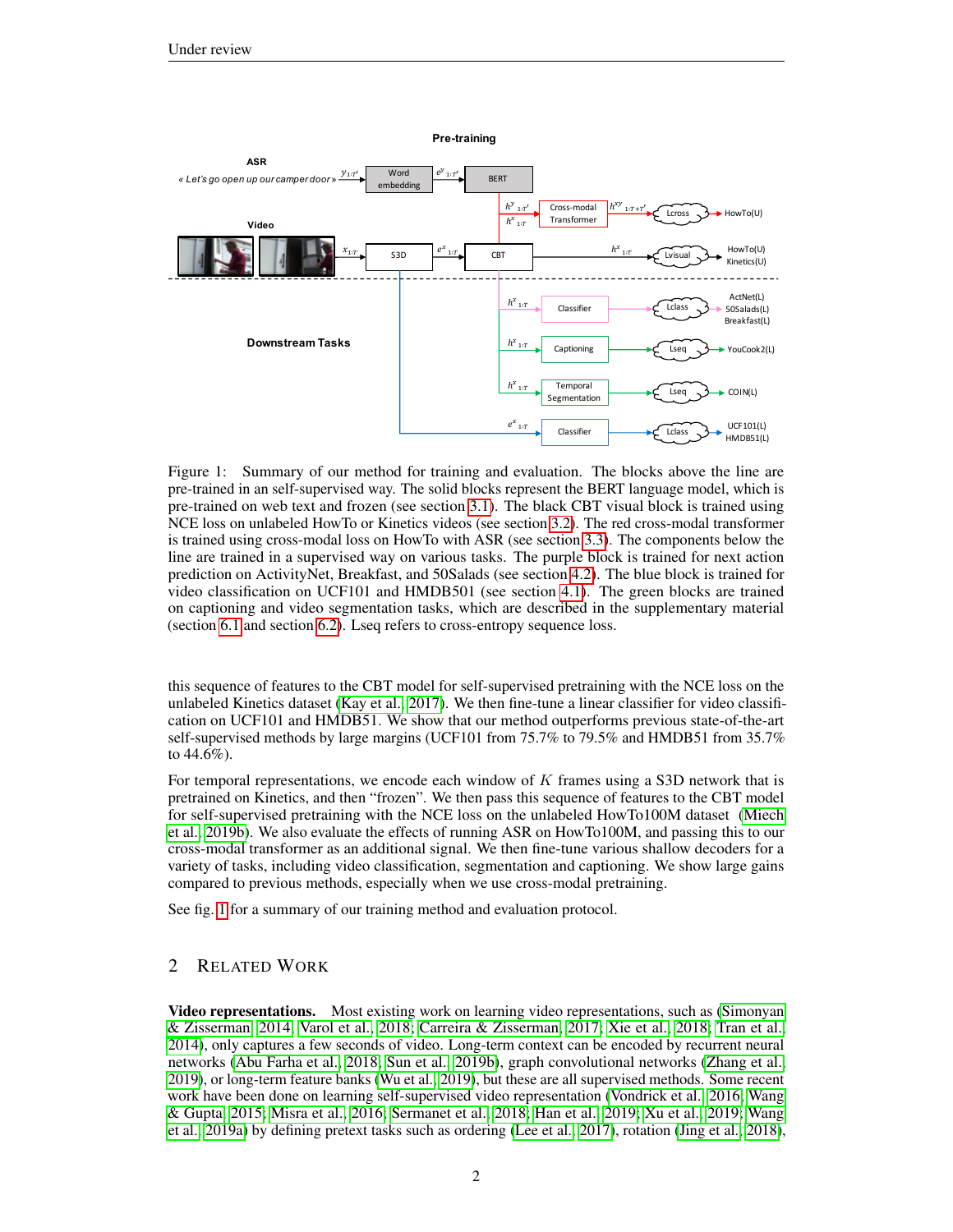temporal cycle consistency [\(Wang et al., 2019b;](#page-10-8) [Dwibedi et al., 2019\)](#page-8-8) or colorization [\(Vondrick et al.,](#page-10-9) [2018\)](#page-10-9) but similar to their supervised counterparts they capture only few seconds.

Self-supervised context modeling. Recently, there has between a lot of work on self-supervised context modeling for language representations [\(Peters et al., 2018;](#page-9-9) [Radford et al., 2019;](#page-9-10) [Devlin](#page-8-0) [et al., 2018\)](#page-8-0). In particular, the BERT model, which stands for Bidirectional Encoder Representations from Transformers [\(Devlin et al., 2018\)](#page-8-0), pre-trains deep bidirectional representations by jointly conditioning on both left and right context in all layers. The pre-trained BERT representations can be fine-tuned with just one additional output layer to create state-of-the-art models for a wide range of NLP tasks, such as question answering and linguistic entailment. Our representation builds on this approach and adapts it to continuous video data by using a contrastive loss.

Mutual information estimation and maximization. For representation learning, a signal encoder can be trained to maximize the mutual information (MI) between the input signal and its encoded outputs, or the encoded outputs of the signal and its context (see e.g., [\(Belghazi et al., 2018;](#page-8-9) [Hjelm](#page-8-10) [et al., 2019;](#page-8-10) [Oord et al., 2018;](#page-9-11) [Tian et al., 2019\)](#page-9-12). In particular, contrastive predictive coding (CPC) [\(Oord et al., 2018\)](#page-9-11) uses noise contrastive estimation [\(Gutmann & Hyvärinen, 2010\)](#page-8-11) to maximize the MI lower bound. Unlike CPC, which relies on auto regressive models to encode context, we use BERT to encode bidirectional context within each sequence, and across different modalities.

Cross-modal learning. The multi-modality of video is a rich source of information for selfsupervised learning of video representations. Since videos contain both visual and audio signals that are roughly synchronized, the two modalities can supervised each other, as explored in prior work such as [\(Aytar et al., 2016;](#page-8-12) [Owens et al., 2016b;](#page-9-13)[a;](#page-9-14) [Zhao et al., 2018\)](#page-10-10). Another common form of weak supervision is based on video and language, where language is either obtained by automatic speech recognition (ASR) or from additional textual description. Language can be leveraged by finding a joint embedding space for both visual and textual modalities or by learning an alignment between the two modalities [\(Miech et al., 2018;](#page-9-15) [Alayrac et al., 2016;](#page-8-13) [Zhou et al., 2018a\)](#page-10-11).

Recently, several concurrent approaches [\(Sun et al., 2019a;](#page-9-0) [Lu et al., 2019;](#page-8-1) [Li et al., 2019a;](#page-8-14) [Su et al.,](#page-9-16) [2019;](#page-9-16) [Tan & Bansal, 2019;](#page-9-1) [Li et al., 2019b\)](#page-8-15) generalize the BERT architecture and MLM objective to learn visual-linguistic representations. They assume the visual representations to be fixed and given by supervised pre-trained visual encoders, and define the visual MLM objective in terms of visual similarities (e.g. via vector quantization or measuring L2 distance) between the original and predicted visual representations. To the best of our knowledge, our proposed CBT is the first to demonstrate the effectiveness of BERT-style pre-training in a fully self-supervised way for video.

## 3 METHOD

We first give an overview of the BERT model for learning from sequences of words,  $y_{1:T'}$ . We then discuss an extension to the case of sequences of video frames,  $x_{1:T}$ . Finally, we discuss how to learn from both kinds of data, even when not perfectly aligned.

#### <span id="page-2-0"></span>3.1 THE BERT MODEL

The BERT model [\(Devlin et al., 2018\)](#page-8-0) takes in a sequence of discrete tokens,  $y_{1:T}$ , where  $y_t \in$  $\{1,\ldots,K\}$ , embeds each one into a dense vector,  $e_t^y \in D$ , and then emits a sequence of dense output vectors,  $h_t^y \in D^y$ , which are computed using a transformer [\(Vaswani et al., 2017\)](#page-10-0). The output sequence captures local and global semantic information about the input sequence.

The main training objective for BERT is to minimize the pseudo negative log likelihood, defined by

$$
L_{\text{bert}} = -E_{\mathbf{y} \sim \mathcal{D}} \sum_{t=1}^{T} \log p(y_t | y_{-t}) \tag{1}
$$

where  $y_{-t}$  is the sequence of all words except the t'th, and

$$
p(y_t|y_{-t}) = \frac{\exp(\mathbf{e}_t^T \hat{\mathbf{e}}_t)}{\sum_{k=1}^K \exp(f_{\text{enc}}(k)^T \hat{\mathbf{e}}_t)}
$$
(2)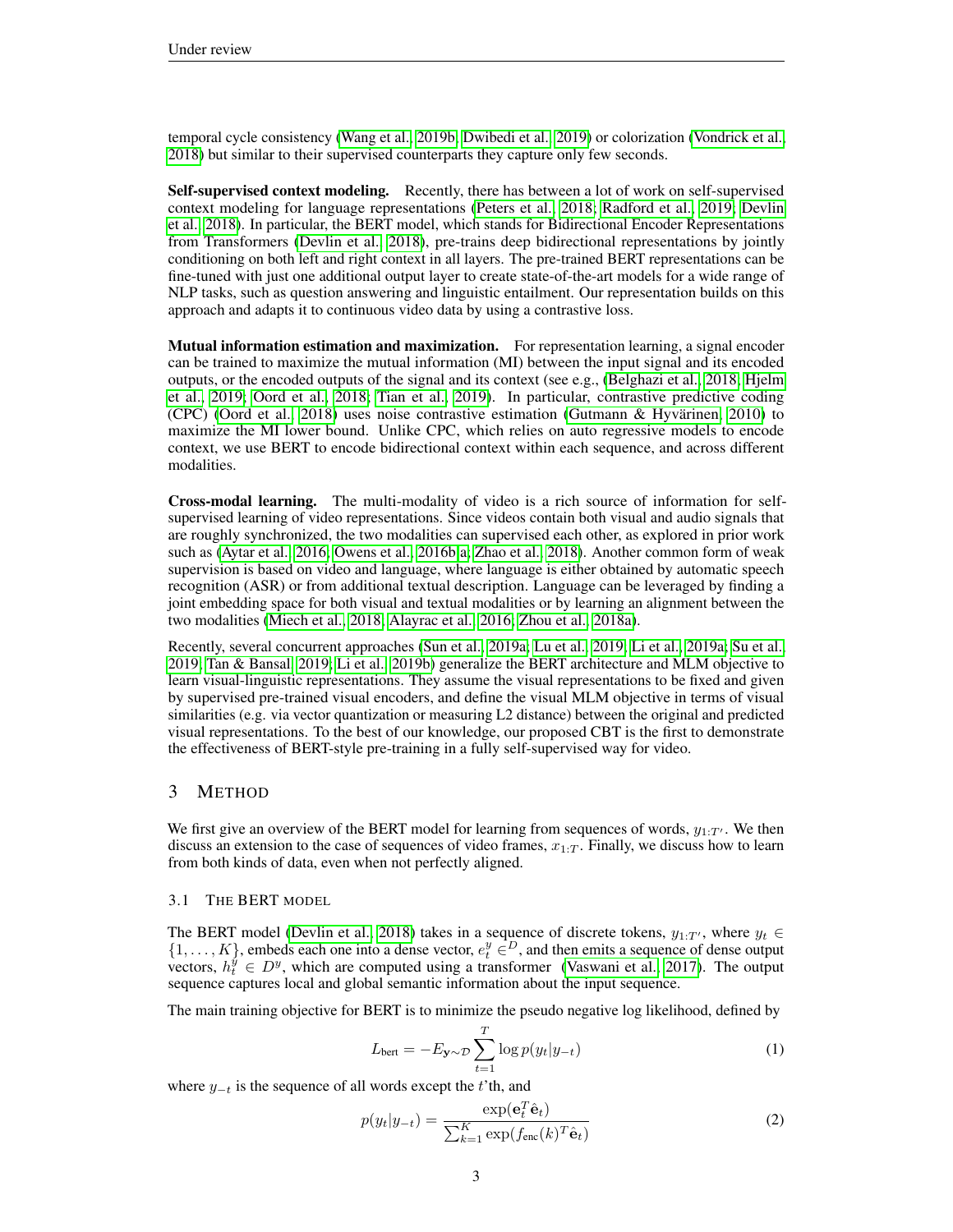Here  $f_{\text{enc}}(k)$  is an embedding lookup table for token k,  $e_t = f_{\text{enc}}(y_t)$  is the embedding for the token at t,  $e_{-t} = [f_{\text{enc}}(y_l) : l < t, 0, f_{\text{enc}}(y_l) : l > t]$  is the embedding sequence for the context, and  $\hat{e}_t = g_{\text{context}}(\mathbf{e}_{-t})$  is a multi-layer multi-headed transformer network that takes a  $T \times D$  feature matrix as input (masked at location  $t$ ) and returns a matrix of the same size.

#### <span id="page-3-0"></span>3.2 THE CBT MODEL

The BERT model requires a fixed discrete vocabulary. However, for images and videos, the inputs are real-valued vectors. We propose to use the softmax version of the noise contrastive estimation (NCE) loss [\(Jozefowicz et al., 2016\)](#page-8-16), which has the form

$$
L_{\text{visual}} = -E_{\mathbf{x} \sim \mathcal{D}} \sum_{t} \log \text{NCE}(\mathbf{x}_t | \mathbf{x}_{-t})
$$
\n(3)

where

$$
NCE(\mathbf{x}_t|\mathbf{x}_{-t}) = \frac{\exp(\mathbf{e}_t^T \hat{\mathbf{e}}_t)}{\exp(\mathbf{e}_t^T \hat{\mathbf{e}}_t) + \sum_{j \in \text{neg}(t)} \exp(\mathbf{e}_j^T \hat{\mathbf{e}}_t)}
$$
(4)

where  $e_t = f_{enc}(x_t)$  is the output of a 3D CNN applied to a small window around frame t (we use the S3D model from [\(Xie et al., 2018\)](#page-10-1)),  $\hat{\mathbf{e}}_t = g_{\text{context}}(\mathbf{e}_{-t})$  is the output of a visual transformer, and  $neg(t)$  is a set of (indices of) "negative examples" (in practice we use all the other frames from the same minibatch as frame t).

Intuitively the NCE loss encourages the model to learn to identify the correct frame (given the context) compared to a set of negative distractors. More formally, it can be shown that the NCE loss maximizes (a lower bound on) the mutual information (MI) between  $x_t$  and  $x_{-t}$  (see e.g., [\(Oord et al., 2018;](#page-9-11) [Poole et al., 2019\)](#page-9-17)). This loss has been used in other work on self-supervised visual representation learning, e.g., in the deep infomax (DIM) [\(Hjelm et al., 2019\)](#page-8-10) and contrastive predictive coding (CPC) [\(Oord et al., 2018\)](#page-9-11) papers. In DIM, the context predictor uses a CNN applied to neighboring patches in the same image, and in CPC, the context predictor uses a causal autoregressive model applied to "earlier" patches in the same image. In our CBT method, the context predictor is a bidirectional transformer applied to video frames.

#### <span id="page-3-1"></span>3.3 THE CROSS-MODAL CBT MODEL

In this section we show how to learn useful representations from sequences of continuous visual features (from video) and sequences of discrete words (from ASR). More precisely, assume we have two sequences,  $x = x_{1:T}$  representing video, and  $y = y_{1:T}$ , representing ASR. Note that the sequences may not be perfectly aligned, since a person may speak about things at time t that are not visible in the frame at time t. Therefore it does not make sense to try to maximize the MI between  $x_t$ and  $y_t$  at the frame level. Instead, we try to maximize MI between x and y at the sequence level.

To do this, we first encode each sequence using CBT and BERT to get  $h_{1:T}^x = CBT(\mathbf{x}_{1:T})$  and  $h_{1:T'}^y = BERT(y_{1:T'})$ , as shown in fig. [1.](#page-1-0) We then concatenate these sequences and pass them to a shallow cross-modal transformer to produce  $h^{xy}_{1:T+T'}$ . Finally, we pass this to a shallow MLP to compute an MI-like score  $MI(x, y) = f(h_{1:T+T'}^{xy})$ . (Here  $f()$  extracts the features from  $h_0^{xy}$ , but it could also use average pooling.) This model is trained using  $L_{cross} = -E_{(x,y)\sim\mathcal{D}} \log \text{NCE}(y|x)$ , where

$$
NCE(\mathbf{y}|\mathbf{x}) = \frac{MI(\mathbf{x}, \mathbf{y})}{MI(\mathbf{x}, \mathbf{y}) + \sum_{\mathbf{y}' \in \text{Neg}(\mathbf{y})} MI(\mathbf{x}, \mathbf{y}')}
$$
(5)

where  $Neg(y)$  is a set of ASR sequences not associated with video x.

Note that our cross-modal training assumes there is something in common between the video and text streams. In practice this means we have to focus on certain kinds of videos, such as instructional videos, in which the spoken words and the visual content are "about" the same thing. By contrast, arbitrary videos may contain speech content that is unrelated to the visual frames (e.g., imagine a conversation between two characters in a drama or soap opera).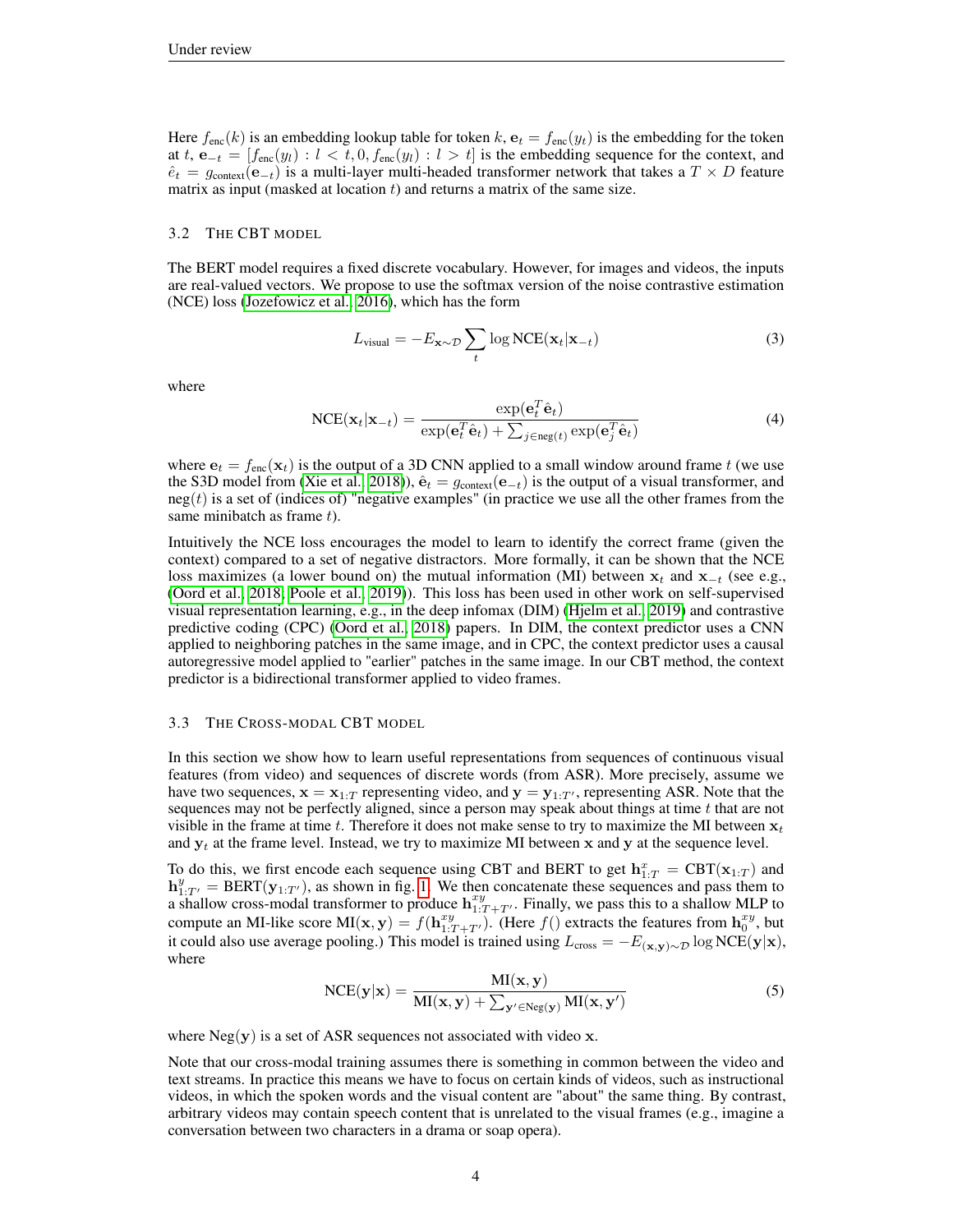### 3.4 OVERALL MODEL

Our overall model has three components: one transformer (BERT) that takes discrete ASR tokens, one transformer that takes continuous video features, and a third transformer to estimate mutual information between the two modalities. We jointly train the model by optimizing:

$$
L_{\text{cbt}} = w_{\text{bert}} L_{\text{bert}} + w_{\text{visual}} L_{\text{visual}} + w_{\text{cross}} L_{\text{cross}} \tag{6}
$$

We fix  $w_{\text{bert}} = 0$ , since we use a pre-trained (frozen) BERT model for ASR. We set  $w_{\text{visual}} = 1$ , and either set  $w_{\text{cross}} = 1$  or  $w_{\text{cross}} = 0$ , depending on whether we use cross-modal training or not.

# 4 EXPERIMENTS

In this section we conduct experiments to study the usefulness of the representations learned by our CBT model for various downstream tasks, including action anticipation, video captioning and action segmentation. We also consider ablations to our model, such as turning cross-modal training on or off, varying the size of the visual transformer, and varying the amount of unlabeled pre-training data.

## <span id="page-4-0"></span>4.1 LEARNING SELF-SUPERVISED VISUAL REPRESENTATIONS

In this section we evaluate self-supervised visual representation learning on the downstream task of action recognition. Existing methods use various proxy tasks to pre-train feature extractors in a self-supervised way, and then use supervised learning to train linear classifiers on top of these frozen representations, or fine-tune the classifier plus feature extractor end-to-end. We follow the same protocol.

Experimental setup. We follow the standard practice from recent works [\(Han et al., 2019;](#page-8-5) [Jing](#page-8-7) [et al., 2018;](#page-8-7) [Wang et al., 2019a\)](#page-10-7) by pre-training our model (S3D feature extractor followed by CBT) on unlabeled RGB-only Kinetics [\(Kay et al., 2017\)](#page-8-2) videos. Kinetics is the largest action recognition dataset containing 500k short clip videos (about 10 seconds long) for 600 human actions classes. We take 1 minute sliding windows from the original YouTube videos they are selected from. We then use the (average pooled) S3D features as input to a linear classifier, and train the classifier on various datasets. For evaluation, we use UCF101 [\(Soomro et al., 2012\)](#page-9-18), which contains 13,320 videos from 101 human actions, and HMDB51 [\(Kuehne et al., 2011\)](#page-8-17), which contains 7,000 videos from 51 classes. For both dataset we report the action recognition test accuracy averaged over the 3 standard train/test splits.

To pre-train our CBT model, we use a curriculum learning strategy, by first pre-training the S3D feature extractor on unsupervised clips using the loss proposed in the 3DRotNet paper [\(Jing et al.,](#page-8-7) [2018\)](#page-8-7) on 16 consecutive frames. We then jointly fine-tune the last blocks of S3D (Mixed5b and  $Mixed5c$ ) with the visual transformer using the CBT visual loss. We observed that this strategy gave us better results on downstream tasks compared to pre-training from scratch using CBT; it also saves memory and computation, which allows us to use longer sequences.

During pre-training, we set the number of visual transformer layers to be 2, number of attention heads to be 4, and hidden unit size to be 768. We randomly take 60-second sliding windows from the Kinetics videos, and break them into sequences of 1.5-second clips. We randomly mask out 6 out of the 40 possible locations. We resize the video frames to 112 by 112 before encoding them with S3D to save memory. The model is trained for 500K iterations with batch size of 128 and learning rate of 1e-5.

Comparison of pre-training strategies. In Table [1\(](#page-5-1)Left) we compare our way of pre-training the S3D model (i.e., using CBT visual loss) to existing approaches. In particular, we consider the Shuffle&Learn [\(Misra et al., 2016\)](#page-9-7) and 3DRotNet [\(Jing et al., 2018\)](#page-8-7) proxy tasks. We reimplement the two methods using S3D CNN, and pre-train them on the same Kinetics data. We also consider random initialization. We report classification results on UCF101 and HMDB51 using frozen features and fine-tuned features passed to a linear classifier. We see that our method outperforms existing training methods by a large margin.

Comparison to existing methods. Table [1\(](#page-5-1)Right) compares the results of our method to various state-of-the art self-supervised methods. (We only report the results of fine-tuning, which are better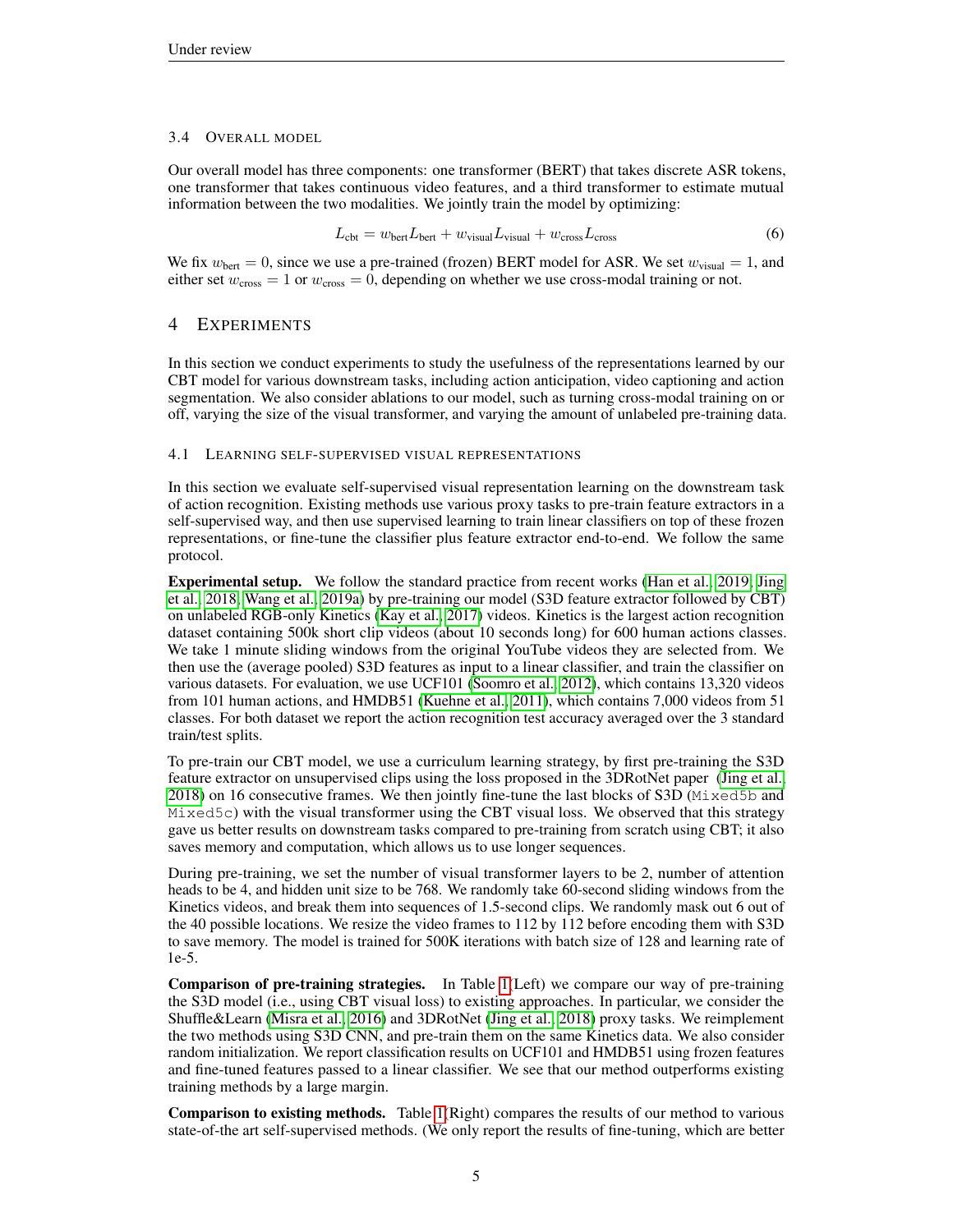|                |      |            |                                       |      | Method                                                       | Dataset                        | UCF101       | HMDB51       |
|----------------|------|------------|---------------------------------------|------|--------------------------------------------------------------|--------------------------------|--------------|--------------|
| Method         |      | Fine-tuned | Frozen<br>UCF101 HMDB51 UCF101 HMDB51 |      | Shuffle&Learn (Misra et al., 2016)<br>OPN (Lee et al., 2017) | <b>UCF101</b><br><b>UCF101</b> | 50.2<br>59.6 | 18.1<br>23.8 |
| Random         | 63.3 | 29.7       | 25.7                                  | 11.5 | ClipOrder (Xu et al., 2019)                                  | <b>UCF101</b>                  | 72.4         | 30.9         |
| Shuffle&Learn* | 68.7 | 35.8       | 26.5                                  | 12.6 | Wang et al. $(2019a)$                                        | Kinetics                       | 61.2         | 33.4         |
| 3DRotNet*      | 75.3 | 40.0       | 47.7                                  | 24.8 | 3DRotNet (Jing et al., 2018)                                 | Kinetics                       | 66.0         | 37.1         |
| <b>CBT</b>     | 79.5 | 44.5       | 54.0                                  | 29.5 | DPC (Han et al., 2019)                                       | Kinetics                       | 75.7         | 35.7         |
|                |      |            |                                       |      | <b>CBT</b>                                                   | Kinetics                       | 79.5         | 44.6         |

<span id="page-5-1"></span>Table 1: Self-supervised action recognition accuracy. (Left) We show the effect of different pretraining strategies on our model. <sup>∗</sup> are our reimplementations. (Right) Comparison to the state of the art on UCF101 and HMDB51. (We report the performances from the original papers.)

for all methods than using frozen features.) Note that the methods differ both in architecture and training objective. First we compare against 2DCNN approaches Shuffle&Learn [\(Misra et al., 2016\)](#page-9-7) and OPN [\(Lee et al., 2017\)](#page-8-6). Our method outperforms both by a very large margin. This can be explained by the fact that our backbone is a 3DCNN architecture, which is much more powerful than 2D CNNs for video action recognition. Next we compare against approaches using 3DCNN architectures similar to our S3D. We also outperform all of these methods by a very large margin, and even beat the most recent approach, DPC [\(Han et al., 2019\)](#page-8-5), by 3.8 points on UCF101 and 8.9 points on HMDB51. We believe this is due to the better contextual features that we are able to learn by using the transformer model and NCE loss.

#### <span id="page-5-0"></span>4.2 LEARNING SELF-SUPERVISED TEMPORAL REPRESENTATIONS

In this section, we consider self-supervised training of representations from long videos, followed by supervised fine-tuning on various downstream tasks. To avoid running out of memory, we pre-train the S3D model on the task of classifying (short) Kinetics videos. We then freeze this feature extractor, and focus on learning longer-term temporal representations using the self-supervised CBT model. That is, we precompute short term representations  $\mathbf{e}_t^x = f_{\text{enc}}(\mathbf{x}_t)$  for all videos using S3D, and focus on learning global representations  $\mathbf{h}_{1:T}^{\tilde{x}} = \text{CBT}(\mathbf{e}_{1:T}^{x}).$ 

For the self-supervised pre-training, we use unlabeled videos from the HowTo100M dataset [\(Miech](#page-9-2) [et al., 2019b\)](#page-9-2). This contains ∼ 1M instructional videos (details below), so the speech is informative about the vision. Therefore, we also run ASR on this dataset and use cross-modal training to compute  $\mathbf{h}_{1:T}^{xy} = \text{CrossTransformer}(\mathbf{h}_{1:T}^x, \mathbf{h}_{1:T'}^y)$ , where  $\mathbf{h}_{1:T'}^y = \text{BERT}(y_{1:T'})$  is the output of a pretrained BERT model. To evaluate the performance of the pre-trained features (both visual and cross-modal), we consider three tasks: "action anticipation" (i.e, predicting the next action label to occur given some temporal prefix); video captioning (see section [6.1](#page-11-0) in supplementary), and video segmentation (see section [6.2](#page-11-1) in supplementary).

Details on self-supervised pre-training. We pre-train our model on HowTo100M [\(Miech et al.,](#page-9-2) [2019b\)](#page-9-2). This is a new large-scale dataset of 1.22M narrated instructional videos available on YouTube and covers among 23k different visual tasks. The average duration of a video is 6.5 minutes and there are on average 110 clips per video.

To extract visual features, we resize the videos to be 224 by 224, and compute visual features over sliding windows of 1.5 seconds (30 frames at 20 FPS) using an S3D network [\(Xie et al., 2018\)](#page-10-1) pre-trained on the Kinetics dataset [\(Kay et al., 2017\)](#page-8-2). We take the feature embeddings from the final Mixed5c block of the S3D network before the classification layer, and average pool the features spatio-temporally to get vectors of size 1024. We follow the same strategy for extracting visual features on the downstream tasks. The visual features are not fine-tuned during pre-training or when applied to downstream tasks.

To extract text features, we convert the audio track into sentences by calling the YouTube ASR API, followed by an off-the-shelf LSTM-based language model to add punctuation, thus converting the stream of words into a stream of sentences. We then follow the standard preprocessing steps from BERT [\(Devlin et al., 2018\)](#page-8-0), and use WordPieces tokenization with the same vocabulary of 30,000 tokens. To encode ASR tokens, we take the pre-trained BERT-base architecture, which has 12 layers of Transformers, each of which has 768 hidden units and 12 attention heads.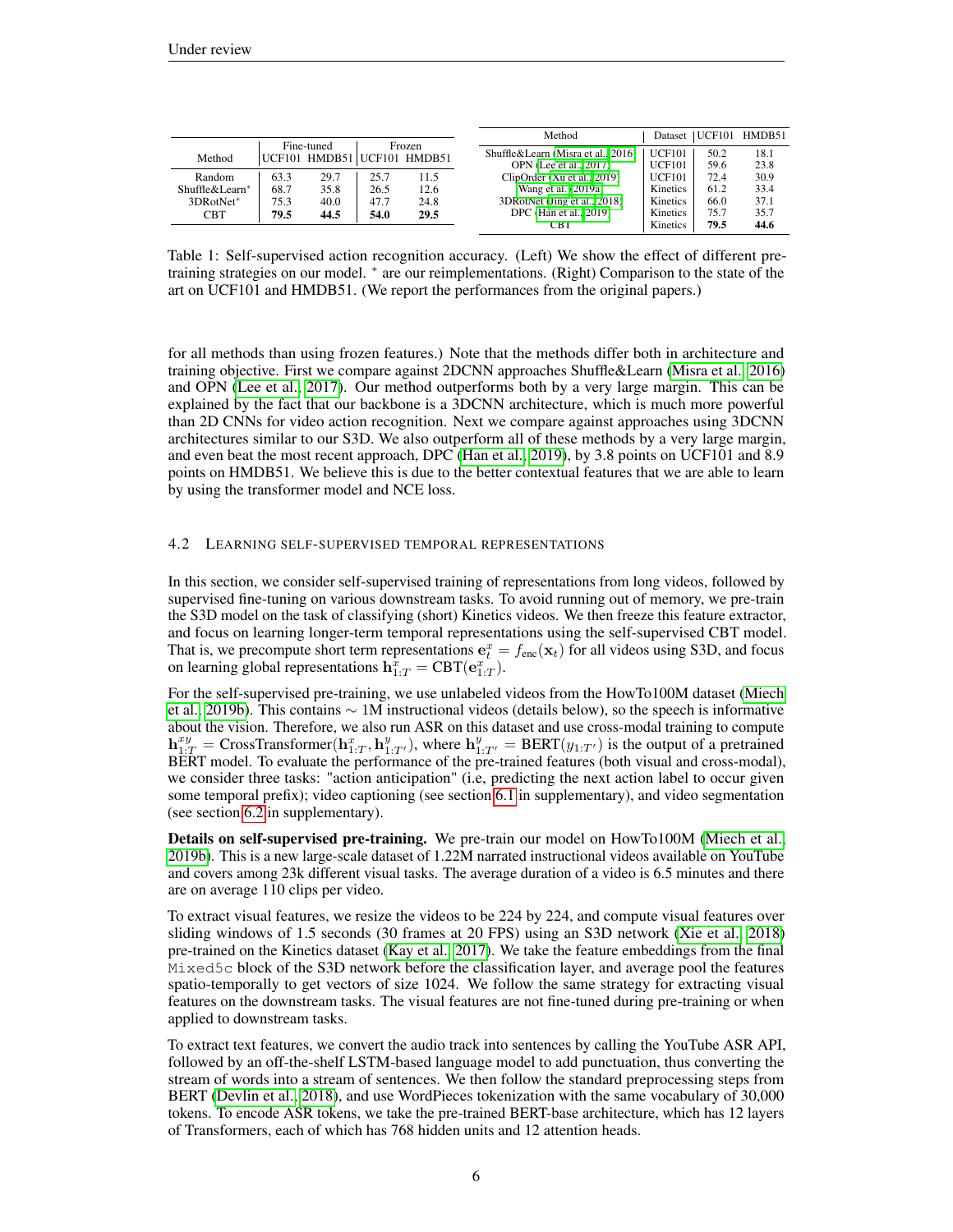To construct paired inputs to pre-train CBT with the cross-modal objective, we iterate over all the sentence segments in the HowTo100M dataset, and concatenate short segments until they reach the maximal length of 48 tokens. We then retrieve up to 48 visual features (72 seconds) starting at the same locations in videos. We mask out 6 out of 48 features randomly. For both the video and cross-modal transformers, we set the total hidden units per layer to 768. We fix the number of layers to 1 for the cross-modal transformer and explore the optimal number of layers and attention heads for the video transformer. Their weights are randomly initialized.

For pre-training the CBT model on HowTo100M, we use 32 Cloud TPUs and a total batch size of 128. We use the Adam optimizer with an initial learning rate of 1e-5 and a linear decay learning rate schedule. The model is trained for 2 million iterations, which takes around 2 days.

Details on supervised evaluation. We evaluate the pre-trained temporal representations by transfer learning to downstream tasks. We first focus on action anticipation, whose goal is to predict the future actions by observing video sequences preceding them. In the supplementary, we also present results on video captioning and action segmentation.

For the action anticipation task, we follow the standard setup described from recent work [\(Abu Farha](#page-8-4) [et al., 2018;](#page-8-4) [Miech et al., 2019a\)](#page-9-19). We consider three datasets: the Breakfast dataset [\(Kuehne et al.,](#page-8-18) [2014\)](#page-8-18) is composed of 1712 cooking videos and contains 48 fine-grained action classes; the 50Salads dataset [\(Stein & McKenna, 2013\)](#page-9-20) contains 50 cooking videos with 17 fine-grained action classes; and the ActivityNet 200 dataset [\(Heilbron et al., 2015\)](#page-8-19) contains 19994 YouTube videos with 200 human action classes (beyond the cooking and instructional domains). The inputs are video segments up to  $T_c$  seconds before the actual action starts, and the outputs are categorical labels. For comparison with previous approaches, we set  $T_c = 1$  for Breakfast and 50Salads, and  $T_c = 5$  for ActivityNet.

For all experiments except for ablation on sequence lengths, we fix the input sequence length to be 72 seconds (corresponding to 48 sliding windows), features for videos shorter than 72 seconds are zero-padded. The outputs of CBT are transformed features with the same length, we take the output feature at the last non-padded position to represent the whole sequence, and put a linear classifier on top to predict the future actions. We jointly fine-tune the weights of visual transformers with the linear classifier. The text transformers and cross-modal transformers are not used during fine-tuning since only visual inputs are available. We train our model for 5 epochs using a batch size of 32 with the Adam optimizer and an initial learning rate of 1e-3. We report the top-1 accuracy on the test sets for Breakfast and 50Salads, and on the validation set for ActivityNet.

Comparison to existing methods. Table [2](#page-6-0) (Left) compares to existing methods. First we compare to two existing self-supervised approaches, namely [Vondrick et al.](#page-10-4) [\(2016\)](#page-10-4) and [Sun et al.](#page-9-0) [\(2019a\)](#page-9-0). Our approach outperforms both by a very large margin. The difference with VideoBERT [\(Sun et al.](#page-9-0) [\(2019a\)](#page-9-0)), which also relies on a BERT model, can be explained by the fact that it quantizes the visual features into tokens and, hence loses discriminative power. Next we compare to some recent methods that train deep classifiers end-to-end, namely [\(Abu Farha et al., 2018\)](#page-8-4) and [\(Miech et al., 2019a\)](#page-9-19). We outperform both by a large margin.

| Method                                                                                          | Self-super   Bkfst   Salads   ActNet |                            |                              |      | Window<br>(in sec.)   | AvgPool LSTM                 | <b>B</b> kfst                                    | CBT                       | AvgPool LSTM CBT             | Salads               |                      | AvgPool LSTM CBT             | ActNet               |                      |
|-------------------------------------------------------------------------------------------------|--------------------------------------|----------------------------|------------------------------|------|-----------------------|------------------------------|--------------------------------------------------|---------------------------|------------------------------|----------------------|----------------------|------------------------------|----------------------|----------------------|
| Vondrick et al. (2016)<br>Abu Farha et al. (2018)<br>Sun et al. (2019a)<br>Miech et al. (2019a) | N<br>N                               | 8.1<br>30.1<br>9.1<br>32.3 | 6.2<br>30.1<br>5.5<br>$\sim$ | 54.8 | 1.5<br>15<br>30<br>45 | 20.3<br>23.5<br>24.2<br>22.7 | $\overline{\phantom{a}}$<br>24.2<br>25.6<br>26.2 | ۰<br>26.3<br>29.8<br>30.8 | 30.2<br>36.8<br>34.3<br>32.2 | 29.7<br>33.9<br>35.3 | 36.6<br>37.8<br>38.5 | 42.9<br>54.2<br>52.9<br>50.7 | 54.2<br>57.1<br>57.3 | 54.4<br>57.5<br>58.8 |
| CBT                                                                                             |                                      | 32.7                       | 39.1                         | 59.8 | 72                    | 21.9                         | 27.0                                             | 32.7                      | 26.7                         | 35.6                 | 39.1                 | 46.2                         | 573                  | 59.8                 |

<span id="page-6-0"></span>Table 2: Action anticipation accuracy. (Left) Comparison to the state of the art on Breakfast, 50 Saldads, ActivityNet. Self-super  $= Y$  means the model was pre-trained in a self-supervised way, and then fine-tuned using a linear classifier. Self-super  $=N$  means the model is trained end-to-end on the specific task. (Right) Comparison with the average pooling and LSTM baselines on 50Salads Breakfast, 50Salads and ActivityNet. We vary the observation window lengths (sec.)

**Effect of video length.** In Table [2](#page-6-0) (Right) we show the impact of the length of the training videos on the performance. We compare with two baselines, average pooling (AvgPool) and LSTM [\(Hochreiter](#page-8-20) [& Schmidhuber, 1997\)](#page-8-20). The AvgPool baseline simply computes the average of all input visual features over time. The LSTM baseline takes the same sequence of S3D features but recurrently updates its hidden states over time. The final hidden state is used for classification. We adjust the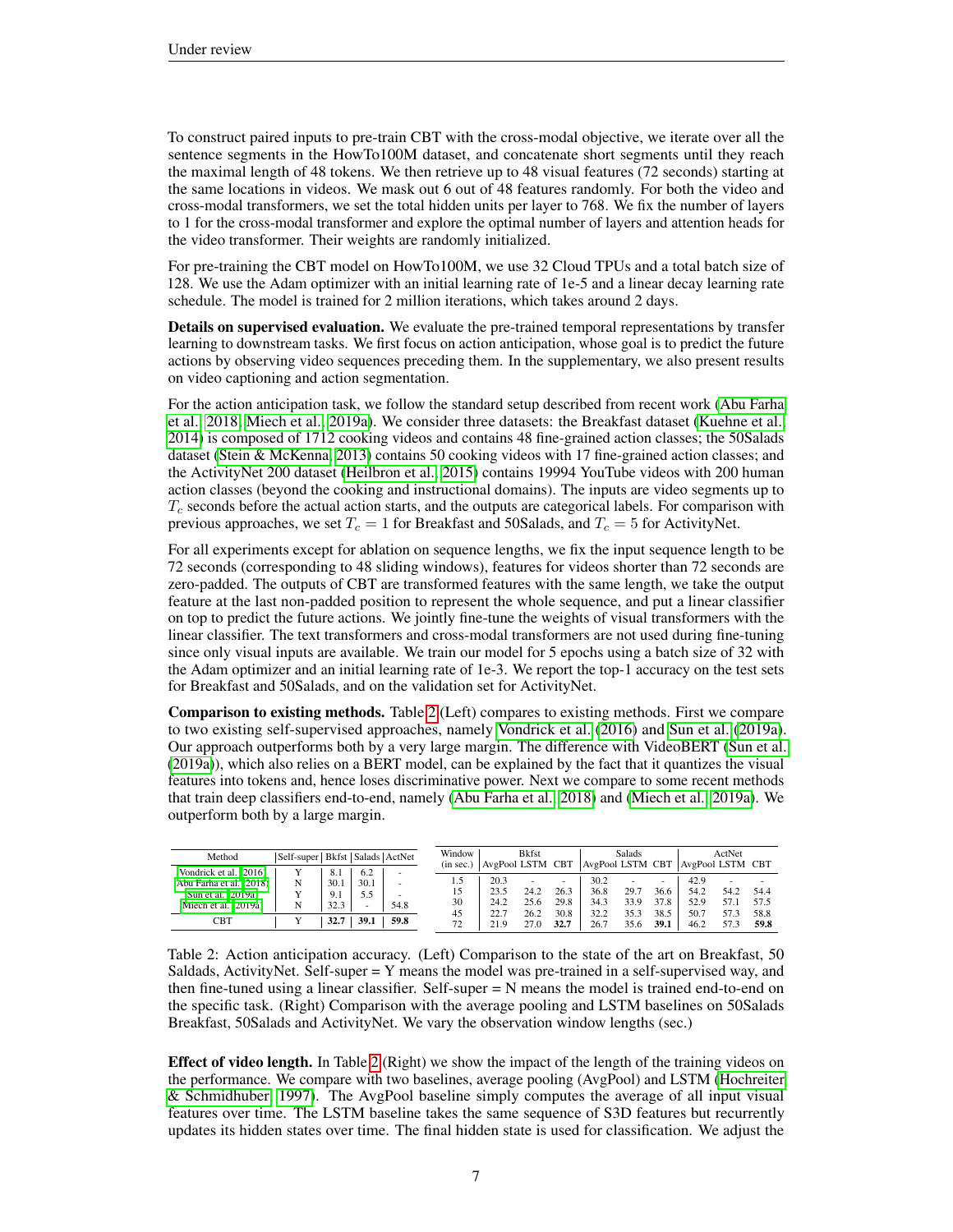hidden unit size of LSTM to make its number of parameters comparable to CBT. We can see that CBT significantly outperforms the two baselines on all three datasets. Moreover, we can see that as the observed video length increases, the performance of CBT monotonically increases, while LSTM and AvgPool either plateaus or decreases. These results indicate that CBT is better at modeling long-term temporal context.

| Data size (%) Cross-modal   Bkfst Salads ActNet |   |      |      |      |    |          |      |       |                     |  |    |      |      |                     |
|-------------------------------------------------|---|------|------|------|----|----------|------|-------|---------------------|--|----|------|------|---------------------|
|                                                 |   |      |      |      |    |          |      |       | Bkfst Salads ActNet |  | A  |      |      | Bkfst Salads ActNet |
| $\theta$                                        | X | 28.8 | 351  | 57.4 |    |          |      |       |                     |  |    |      |      |                     |
| 10                                              |   | 29.9 | 37.3 | 58.3 |    | 4        | 29.6 | 34.89 | 59.3                |  |    | 30.9 | 37.5 | 58.2                |
| 25                                              |   | 30.2 | 37.3 | 58.4 |    | 4        | 32.7 | 39.1  | 59.8                |  |    | 31.8 | 36.3 | 58.3                |
| 50                                              |   | 30.0 | 37.4 | 58.5 |    | $\Delta$ | 32.7 | 38.9  | 59.2                |  |    | 32.7 | 38.9 | 59.4                |
| 75                                              |   | 31.4 | 38.5 | 59.3 |    |          | 23.2 | 6.1   | 58.0                |  | 8  | 30.9 | 39.9 | 58.9                |
| 100                                             | X | 29.9 | 37.6 | 57.6 | 16 |          | 9.17 | 5.8   | 57.5                |  | 16 | 31.8 | 39.8 | 57.8                |
| 100                                             |   | 32.7 | 39.1 | 59.8 |    |          |      |       |                     |  |    |      |      |                     |

<span id="page-7-0"></span>Table 3: Ablation study on the action anticipation task. We show accuracy on Breakfast, 50Salads and ActivityNet. (Left) Impact of the percentage of HowTo100M videos used, and the cross-modal objective during pre-training. 0% corresponds to no pretraining, ie. using random weights. (Middle, Right) Impact of the number of layers (L) and attention heads (A) for the visual transformers.

Effect of dataset size and cross-modal training. In Table [3](#page-7-0) (Left), we study the impact of pretraining data set. As expected, pre-training with more examples leads to higher performance on all three benchmarks. We also study the impact of cross-modal training. We see this helps signficantly, especially on the smaller datasets (Breakfast and Salads).

Effect of model size. In Table [3](#page-7-0) (Middle) and (Right), we study the impact of the number of layers (L) and the number of attention heads (A) for the visual transformer. Not surprisingly, model performance initially increases, but surprisingly, it then starts to decrease, in contrast to the case of NLP-BERT. We conjecture that this is because our unlabeled pre-training set is much smaller than used by the NLP-BERT model. Fortunately, our technique is quite scalable, since we can train the video representations on top of S3D features using relatively shallow transformers — our visual transformer only has 15M parameters, whereas the BERT NLP transformer has 110M parameters.

Applications to other tasks. In Table [4](#page-7-1) we show the results of using of our learned temporal representation for video captioning and action segmentation. See section [6.1](#page-11-0) and section [6.2](#page-11-1) in the supplementary for details.

| Method                | BLEU-4             | <b>METEOR</b>       | ROUGE-L             | <b>CIDE</b> r      | Method                | Frame Acc. |
|-----------------------|--------------------|---------------------|---------------------|--------------------|-----------------------|------------|
| Zhou et al. $(2018c)$ | 4.38               | 11.55               | 27.44               | 0.38               | Tang et al. (2019)    | 25.8       |
| S <sub>3</sub> D      | 3.24               | 9.52                | 26.09               | 0.31               | Richard et al. (2018) | 21.2       |
| VideoBERT             | 4.33               | 11.94               | 28.80               | 0.55               | Ding $& Xu(2018)$     | 34.3       |
| <b>CBT</b>            | 5.12 ( $\pm$ 0.02) | 12.97 ( $\pm$ 0.05) | 30.44 ( $\pm$ 0.08) | 0.64 ( $\pm$ 0.00) | <b>CBT</b>            | 53.9       |

<span id="page-7-1"></span>Table 4: (Left) Video captioning results on the YouCook2 dataset [\(Zhou et al., 2018b\)](#page-10-13). We compare with previous state-of-the-art methods by [Zhou et al.](#page-10-12) [\(2018c\)](#page-10-12) and [Sun et al.](#page-9-0) [\(2019a\)](#page-9-0), the caption decoder of all methods share the same architecture, the main difference comes from the visual encoder. (Right) Action segmentation results on the COIN dataset [\(Tang et al., 2019\)](#page-9-21). A linear classifier is applied on the sequence of CBT output features for dense frame labeling. We compare with previous state-of-the-art methods using the standard frame accuracy metric.

# 5 CONCLUSION

We have shown how to extend the BERT model to learn representations from video in a self-supervised way, without needing vector quantization or pre-trained visual features. We have also shown how to extend this to the cross-modal setting, when ASR is available. Finally, we demonstrated that our method learns features that are far more useful than existing self-supervised methods for a variety of downstream video tasks, such as classification, captioning and segmentation. We believe that the simplicity and modularity of our method will let us scale to much larger unlabeled video datasets, which we hope will let us finally surpass supervised video pretraining (e.g., on Kinetics), just as other methods (e.g., CPC++ [\(Hénaff et al., 2019\)](#page-8-22)) have recently surpassed supervised image pretraining (on ImageNet).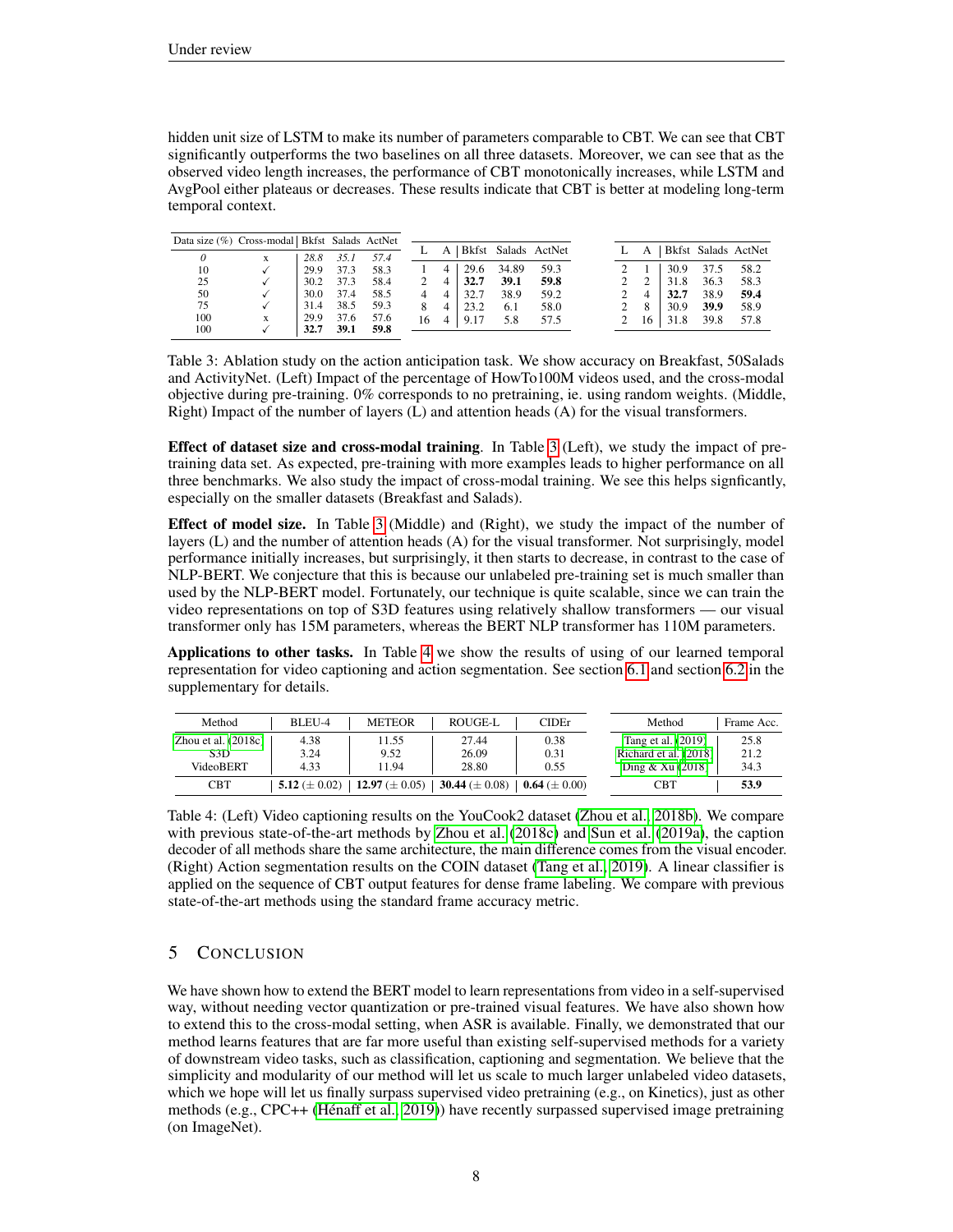### **REFERENCES**

- <span id="page-8-4"></span>Yazan Abu Farha, Alexander Richard, and Juergen Gall. When will you do what? - anticipating temporal occurrences of activities. In *CVPR*, 2018.
- <span id="page-8-13"></span>Jean-Baptiste Alayrac, Piotr Bojanowski, Nishant Agrawal, Josef Sivic, Ivan Laptev, and Simon Lacoste-Julien. Unsupervised learning from narrated instruction videos. In *CVPR*, 2016.
- <span id="page-8-12"></span>Yusuf Aytar, Carl Vondrick, and Antonio Torralba. Soundnet: Learning sound representations from unlabeled video. In *NeurIPS*, 2016.
- <span id="page-8-9"></span>Mohamed Ishmael Belghazi, Aristide Baratin, Sai Rajeswar, Sherjil Ozair, Yoshua Bengio, Aaron Courville, and R Devon Hjelm. Mine: mutual information neural estimation. *arXiv preprint arXiv:1801.04062*, 2018.
- <span id="page-8-3"></span>J. Carreira and A. Zisserman. Quo vadis, action recognition? A new model and the Kinetics dataset. In *CVPR*, 2017.
- <span id="page-8-0"></span>Jacob Devlin, Ming-Wei Chang, Kenton Lee, and Kristina Toutanova. BERT: Pre-training of deep bidirectional transformers for language understanding. *arXiv preprint arXiv:1810.04805*, 2018.
- <span id="page-8-21"></span>Li Ding and Chenliang Xu. Weakly-supervised action segmentation with iterative soft boundary assignment. In *CVPR*, 2018.
- <span id="page-8-8"></span>Debidatta Dwibedi, Yusuf Aytar, Jonathan Tompson, Pierre Sermanet, and Andrew Zisserman. Temporal cycle-consistency learning. In *CVPR*, 2019.
- <span id="page-8-11"></span>Michael Gutmann and Aapo Hyvärinen. Noise-contrastive estimation: A new estimation principle for unnormalized statistical models. In *AISTATS*, 2010.
- <span id="page-8-5"></span>Tengda Han, Weidi Xie, and Andrew Zisserman. Video representation learning by dense predictive coding. *arXiv preprint arXiv:1909.04656*, 2019.
- <span id="page-8-19"></span>Fabian Caba Heilbron, Victor Escorcia, Bernard Ghanem, and Juan Carlos Niebles. Activitynet: A large-scale video benchmark for human activity understanding. In *CVPR*, 2015.
- <span id="page-8-22"></span>Olivier J Hénaff, Ali Razavi, Carl Doersch, SM Eslami, and Aaron van den Oord. Data-efficient image recognition with contrastive predictive coding. *arXiv preprint arXiv:1905.09272*, 2019.
- <span id="page-8-10"></span>R Devon Hjelm, Alex Fedorov, Samuel Lavoie-Marchildon, Karan Grewal, Adam Trischler, and Yoshua Bengio. Learning deep representations by mutual information estimation and maximization. In *ICLR*, 2019.
- <span id="page-8-20"></span>Sepp Hochreiter and Jürgen Schmidhuber. Long short-term memory. *Neural computation*, 1997.
- <span id="page-8-7"></span>Longlong Jing, Xiaodong Yang, Jingen Liu, and Yingli Tian. Self-supervised spatiotemporal feature learning via video rotation prediction, 2018.
- <span id="page-8-16"></span>Rafal Jozefowicz, Oriol Vinyals, Mike Schuster, Noam Shazeer, and Yonghui Wu. Exploring the limits of language modeling. *arXiv preprint arXiv:1602.02410*, 2016.
- <span id="page-8-2"></span>Will Kay, Joao Carreira, Karen Simonyan, Brian Zhang, Chloe Hillier, Sudheendra Vijayanarasimhan, Fabio Viola, Tim Green, Trevor Back, Paul Natsev, et al. The kinetics human action video dataset. *arXiv preprint arXiv:1705.06950*, 2017.
- <span id="page-8-17"></span>H. Kuehne, H. Jhuang, E. Garrote, T. Poggio, and T. Serre. HMDB: A large video database for human motion recognition. In *ICCV*, 2011.
- <span id="page-8-18"></span>Hilde Kuehne, Ali Arslan, and Thomas Serre. The language of actions: Recovering the syntax and semantics of goal-directed human activities. In *CVPR*, 2014.
- <span id="page-8-6"></span>Hsin-Ying Lee, Jia-Bin Huang, Maneesh Kumar Singh, and Ming-Hsuan Yang. Unsupervised representation learning by sorting sequences. In *ICCV*, 2017.
- <span id="page-8-14"></span>Gen Li, Nan Duan, Yuejian Fang, Daxin Jiang, and Ming Zhou. Unicoder-vl: A universal encoder for vision and language by cross-modal pre-training. *arXiv preprint arXiv:1908.06066*, 2019a.
- <span id="page-8-15"></span>Liunian Harold Li, Mark Yatskar, Da Yin, Cho-Jui Hsieh, and Kai-Wei Chang. Visualbert: A simple and performant baseline for vision and language. *arXiv preprint arXiv:1908.03557*, 2019b.
- <span id="page-8-1"></span>Jiasen Lu, Dhruv Batra, Devi Parikh, and Stefan Lee. Vilbert: Pretraining task-agnostic visiolinguistic representations for vision-and-language tasks. In *NeurIPS*, 2019.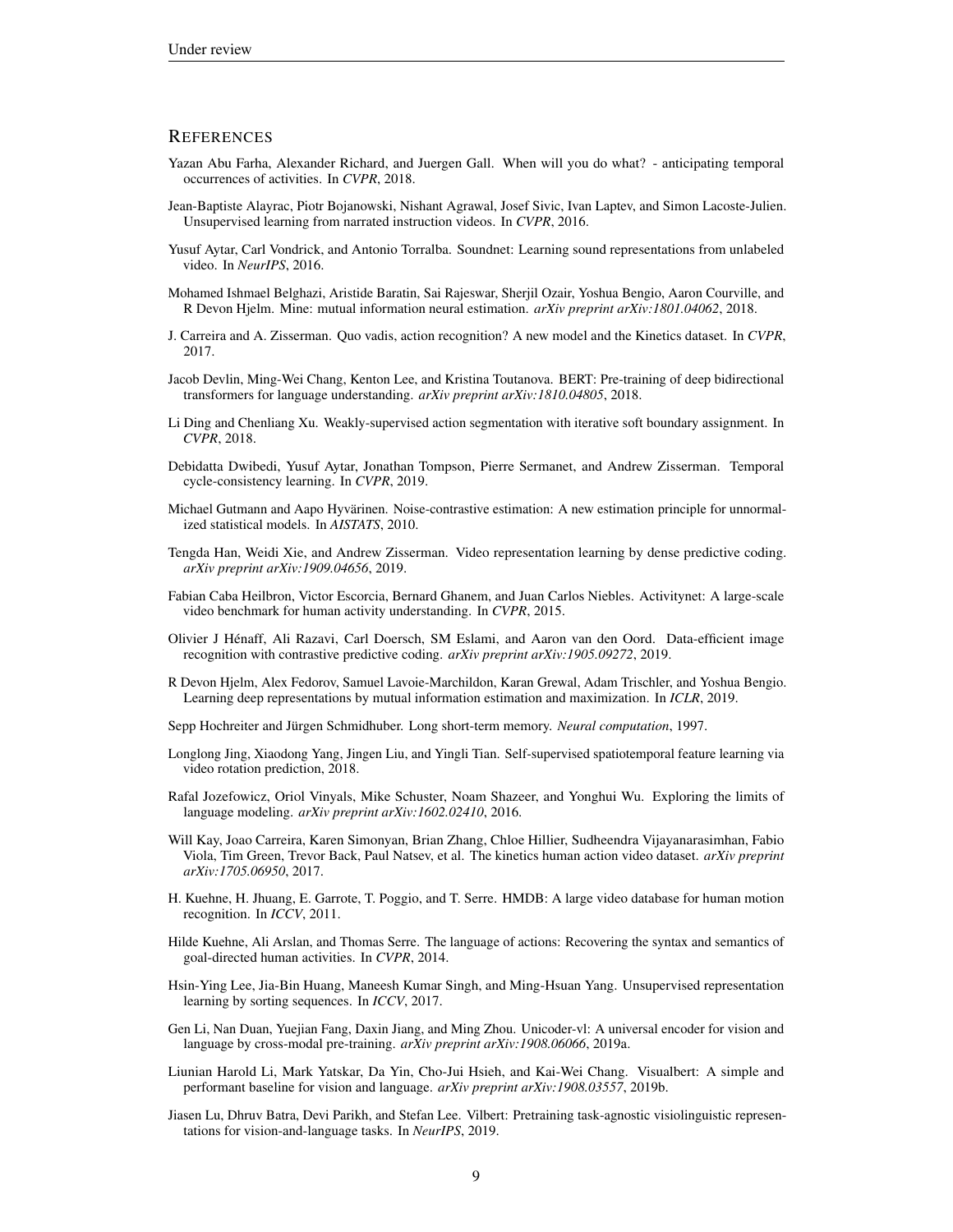- <span id="page-9-15"></span>Antoine Miech, Ivan Laptev, and Josef Sivic. Learning a text-video embedding from incomplete and heterogeneous data. *arXiv preprint arXiv:1804.02516*, 2018.
- <span id="page-9-19"></span>Antoine Miech, Ivan Laptev, Josef Sivic, Heng Wang, Lorenzo Torresani, and Du Tran. Leveraging the present to anticipate the future in videos. In *CVPRW*, June 2019a.
- <span id="page-9-2"></span>Antoine Miech, Dimitri Zhukov, Jean-Baptiste Alayrac, Makarand Tapaswi, Ivan Laptev, and Josef Sivic. HowTo100M: Learning a Text-Video Embedding by Watching Hundred Million Narrated Video Clips. In *ICCV*, 2019b.
- <span id="page-9-7"></span>Ishan Misra, C. Lawrence Zitnick, and Martial Hebert. Shuffle and learn: Unsupervised learning using temporal order verification. In *ECCV*, 2016.
- <span id="page-9-11"></span>Aaron van den Oord, Yazhe Li, and Oriol Vinyals. Representation learning with contrastive predictive coding. In *NeurIPS*, 2018.
- <span id="page-9-14"></span>Andrew Owens, Phillip Isola, Josh McDermott, Antonio Torralba, Edward H Adelson, and William T Freeman. Visually indicated sounds. In *CVPR*, 2016a.
- <span id="page-9-13"></span>Andrew Owens, Jiajun Wu, Josh H McDermott, William T Freeman, and Antonio Torralba. Ambient sound provides supervision for visual learning. In *ECCV*, 2016b.
- <span id="page-9-9"></span>Matthew E Peters, Mark Neumann, Mohit Iyyer, Matt Gardner, Christopher Clark, Kenton Lee, and Luke Zettlemoyer. Deep contextualized word representations. In *NAACL*, 2018.
- <span id="page-9-17"></span>Ben Poole, Sherjil Ozair, Aaron van den Oord, Alexander A Alemi, and George Tucker. On variational bounds of mutual information. In *ICML*, 2019.
- <span id="page-9-10"></span>Alec Radford, Jeff Wu, Rewon Child, David Luan, Dario Amodei, and Ilya Sutskever. Language models are unsupervised multitask learners. 2019.
- <span id="page-9-22"></span>Alexander Richard, Hilde Kuehne, Ahsan Iqbal, and Juergen Gall. Neuralnetwork-viterbi: A framework for weakly supervised video learning. In *CVPR*, 2018.
- <span id="page-9-8"></span>Pierre Sermanet, Corey Lynch, Yevgen Chebotar, Jasmine Hsu, Eric Jang, Stefan Schaal, Sergey Levine, and Google Brain. Time-contrastive networks: Self-supervised learning from video. In *ICRA*, 2018.
- <span id="page-9-3"></span>Karen Simonyan and Andrew Zisserman. Two-stream convolutional networks for action recognition in videos. In *NeurIPS*, 2014.
- <span id="page-9-18"></span>K. Soomro, A. Zamir, and M. Shah. UCF101: A dataset of 101 human actions classes from videos in the wild. Technical Report CRCV-TR-12-01, 2012.
- <span id="page-9-20"></span>Sebastian Stein and Stephen J. McKenna. Combining embedded accelerometers with computer vision for recognizing food preparation activities. In *UbiComp*, 2013.
- <span id="page-9-16"></span>Weijie Su, Xizhou Zhu, Yue Cao, Bin Li, Lewei Lu, Furu Wei, and Jifeng Dai. Vl-bert: Pre-training of generic visual-linguistic representations. *arXiv preprint arXiv:1908.08530*, 2019.
- <span id="page-9-0"></span>Chen Sun, Austin Myers, Carl Vondrick, Kevin Murphy, and Cordelia Schmid. VideoBERT: A joint model for video and language representation learning. In *ICCV*, 2019a.
- <span id="page-9-6"></span>Chen Sun, Abhinav Shrivastava, Carl Vondrick, Rahul Sukthankar, Kevin Murphy, and Cordelia Schmid. Relational action forecasting. In *CVPR*, 2019b.
- <span id="page-9-1"></span>Hao Tan and Mohit Bansal. Lxmert: Learning cross-modality encoder representations from transformers. *arXiv preprint arXiv:1908.07490*, 2019.
- <span id="page-9-21"></span>Yansong Tang, Dajun Ding, Yongming Rao, Yu Zheng, Danyang Zhang, Lili Zhao, Jiwen Lu, and Jie Zhou. COIN: A large-scale dataset for comprehensive instructional video analysis. In *CVPR*, 2019.
- <span id="page-9-12"></span>Yonglong Tian, Dilip Krishnan, and Phillip Isola. Contrastive multiview coding. *arXiv preprint arXiv:1906.05849*, 2019.
- <span id="page-9-5"></span>Du Tran, Lubomir D Bourdev, Rob Fergus, Lorenzo Torresani, and Manohar Paluri. C3d: generic features for video analysis. *arXiv preprint arXiv:1412.0767*, 2014.
- <span id="page-9-4"></span>Gül Varol, Ivan Laptev, and Cordelia Schmid. Long-term temporal convolutions for action recognition. *TPAMI*, 2018.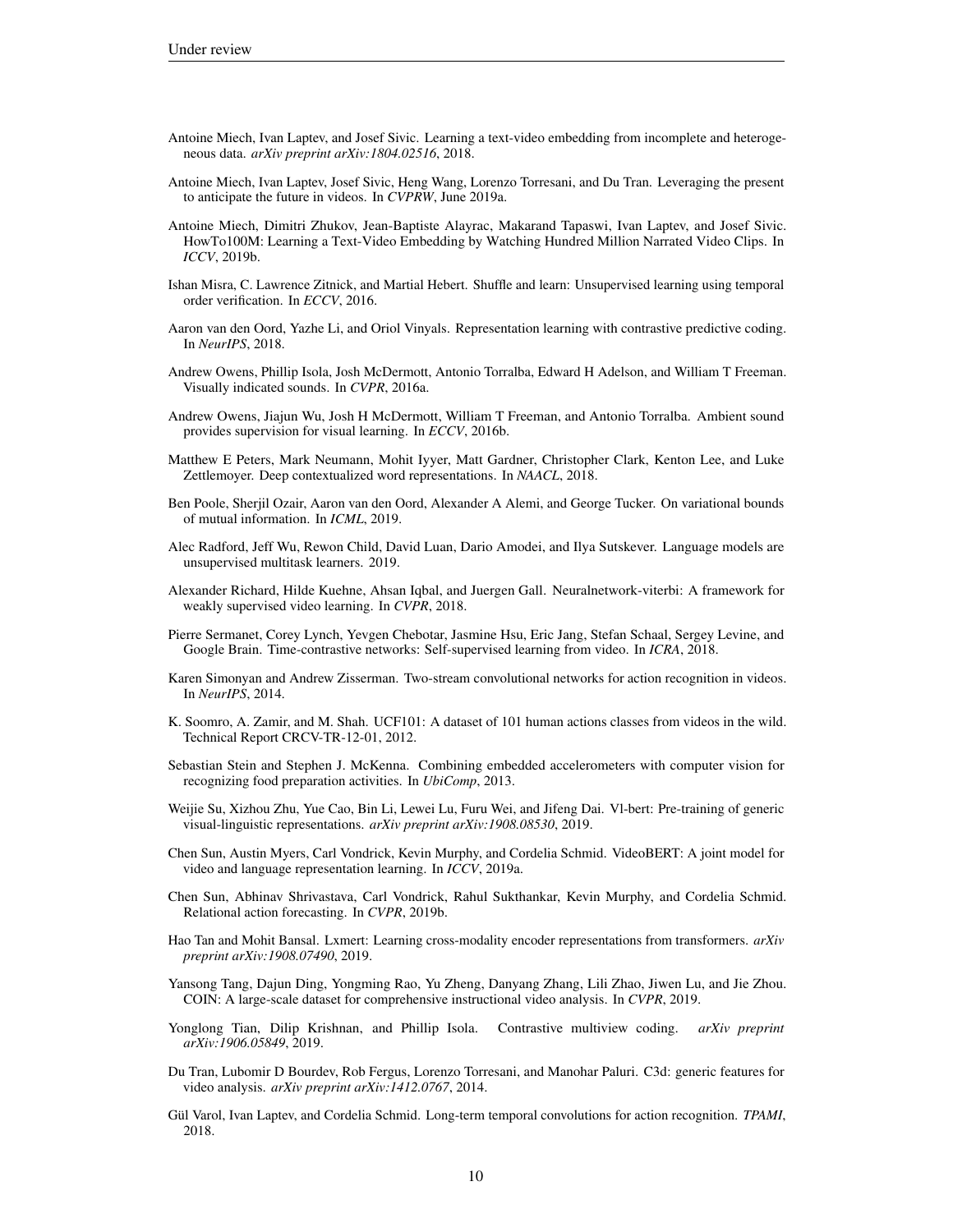- <span id="page-10-0"></span>Ashish Vaswani, Noam Shazeer, Niki Parmar, Jakob Uszkoreit, Llion Jones, Aidan N Gomez, Lukasz Kaiser, and Illia Polosukhin. Attention is all you need. In *NeurIPS*, 2017.
- <span id="page-10-4"></span>Carl Vondrick, Hamed Pirsiavash, and Antonio Torralba. Anticipating visual representations from unlabeled video. In *CVPR*, 2016.
- <span id="page-10-9"></span>Carl Martin Vondrick, Abhinav Shrivastava, Alireza Fathi, Sergio Guadarrama, and Kevin Murphy. Tracking emerges by colorizing videos. In *ECCV*, 2018.
- <span id="page-10-7"></span>Jiangliu Wang, Jianbo Jiao, Linchao Bao, Shengfeng He, Yunhui Liu, and Wei Liu. Self-supervised spatiotemporal representation learning for videos by predicting motion and appearance statistics. In *CVPR*, 2019a.
- <span id="page-10-5"></span>Xiaolong Wang and Abhinav Gupta. Unsupervised learning of visual representations using videos. In *ICCV*, 2015.
- <span id="page-10-8"></span>Xiaolong Wang, Allan Jabri, and Alexei A Efros. Learning correspondence from the cycle-consistency of time. In *CVPR*, 2019b.
- <span id="page-10-3"></span>Chao-Yuan Wu, Christoph Feichtenhofer, Haoqi Fan, Kaiming He, Philipp Krähenbühl, and Ross B. Girshick. Long-term feature banks for detailed video understanding. In *CVPR*, 2019.
- <span id="page-10-1"></span>Saining Xie, Chen Sun, Jonathan Huang, Zhuowen Tu, and Kevin Murphy. Rethinking spatiotemporal feature learning for video understanding. In *ECCV*, 2018.
- <span id="page-10-6"></span>Dejing Xu, Jun Xiao, Zhou Zhao, Jian Shao, Di Xie, and Yueting Zhuang. Self-supervised spatiotemporal learning via video clip order prediction. In *CVPR*, 2019.
- <span id="page-10-2"></span>Yubo Zhang, Pavel Tokmakov, Cordelia Schmid, and Martial Hebert. A structured model for action detection. In *CVPR*, 2019.
- <span id="page-10-10"></span>Hang Zhao, Chuang Gan, Andrew Rouditchenko, Carl Vondrick, Josh McDermott, and Antonio Torralba. The sound of pixels. In *ECCV*, 2018.
- <span id="page-10-11"></span>Luowei Zhou, Nathan Louis, and Jason J Corso. Weakly-supervised video object grounding from text by loss weighting and object interaction. In *BMVC*, 2018a.
- <span id="page-10-13"></span>Luowei Zhou, Chenliang Xu, and Jason J Corso. Towards automatic learning of procedures from web instructional videos. In *AAAI*, 2018b.
- <span id="page-10-12"></span>Luowei Zhou, Yingbo Zhou, Jason J. Corso, Richard Socher, and Caiming Xiong. End-to-end dense video captioning with masked transformer. In *CVPR*, 2018c.